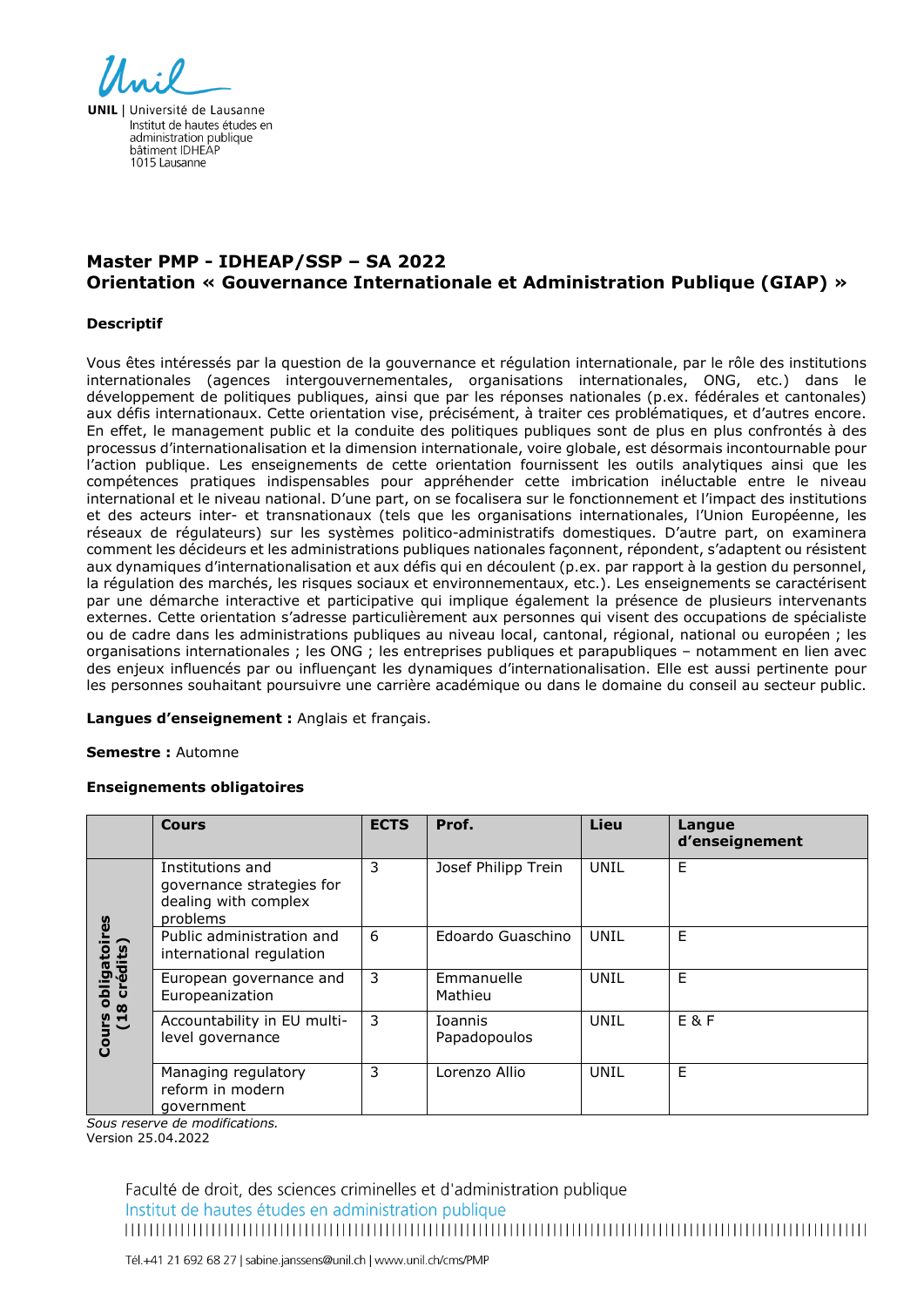## **Public administration and international regulation – A 2022 Administration publique et régulation internationale**

#### **Teaching Staff**: **Edoardo Guaschino**

E-mail: Edoardo.guaschino@unil.ch

X 2. Year

X Course

Semester: X Autumn

ECTS : 6 ECTS

#### **Content**

This course focuses on the nexus between public administration and regulatory governance at the national and international level.

Political-administrative actors in nation states are increasingly confronted with complex issues that are transnational in nature, such as financial crises, pandemics, climate change, food safety scandals, labor rights infringements, etc. To tackle these challenges, several types of sector-specific regulatory regimes have been created for harmonizing rules and standards, and for ensuring coordination across different levels of governance. These regimes are mainly governed through various types of international organizations and transnational networks that have been set up to achieve regulatory cooperation among nation states – while also transcending their boundaries.

To understand this crucial phenomenon, we will focus on regulation – as the main mode of contemporary governance by the state, within the state, and beyond the state – from a bureaucratic politics perspective. Different theories, approaches and methods will be confronted and discussed. Subsequently, we will examine: the growing internationalization of social, environmental, and economic risks; the logics of bureaucratic politics and administrative power struggles; the process of delegation of public authority and agencification in different countries; and the establishment, development, functioning, reform, and effectiveness of transnational regulatory regimes in areas where international regulatory cooperation is considered particularly challenging.

This course will be conducted in an active and interactive manner, alternating presentations by the teacher and participants, group discussions, practical applications, and external interventions by actors involved in public administration and international regulation.

## **Literature**

The reference list and bibliography will be specified during the first session.

## **Evaluation**

Students will be evaluated through a writing assignment, consisting of a short research project to be executed in the form of a case study or a comparative study.

## **Exam Language**

| х | Français |
|---|----------|
|   | Analaic  |

X Anglais<br>X Italien **Italien** 

**First try** 

X Document à rendre (Deg)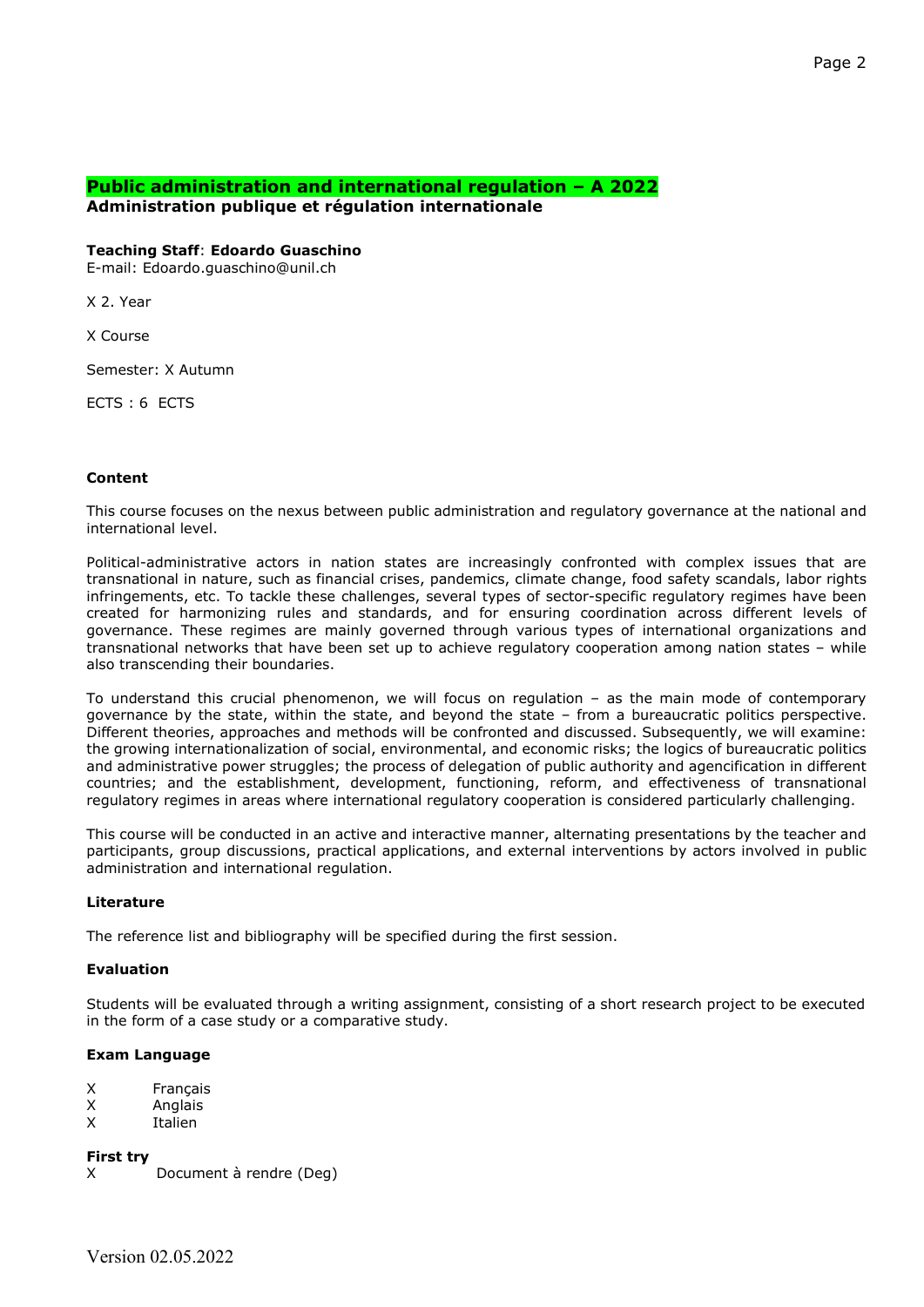# **Retake exam**

X Travail personnel à rendre (R) hors session.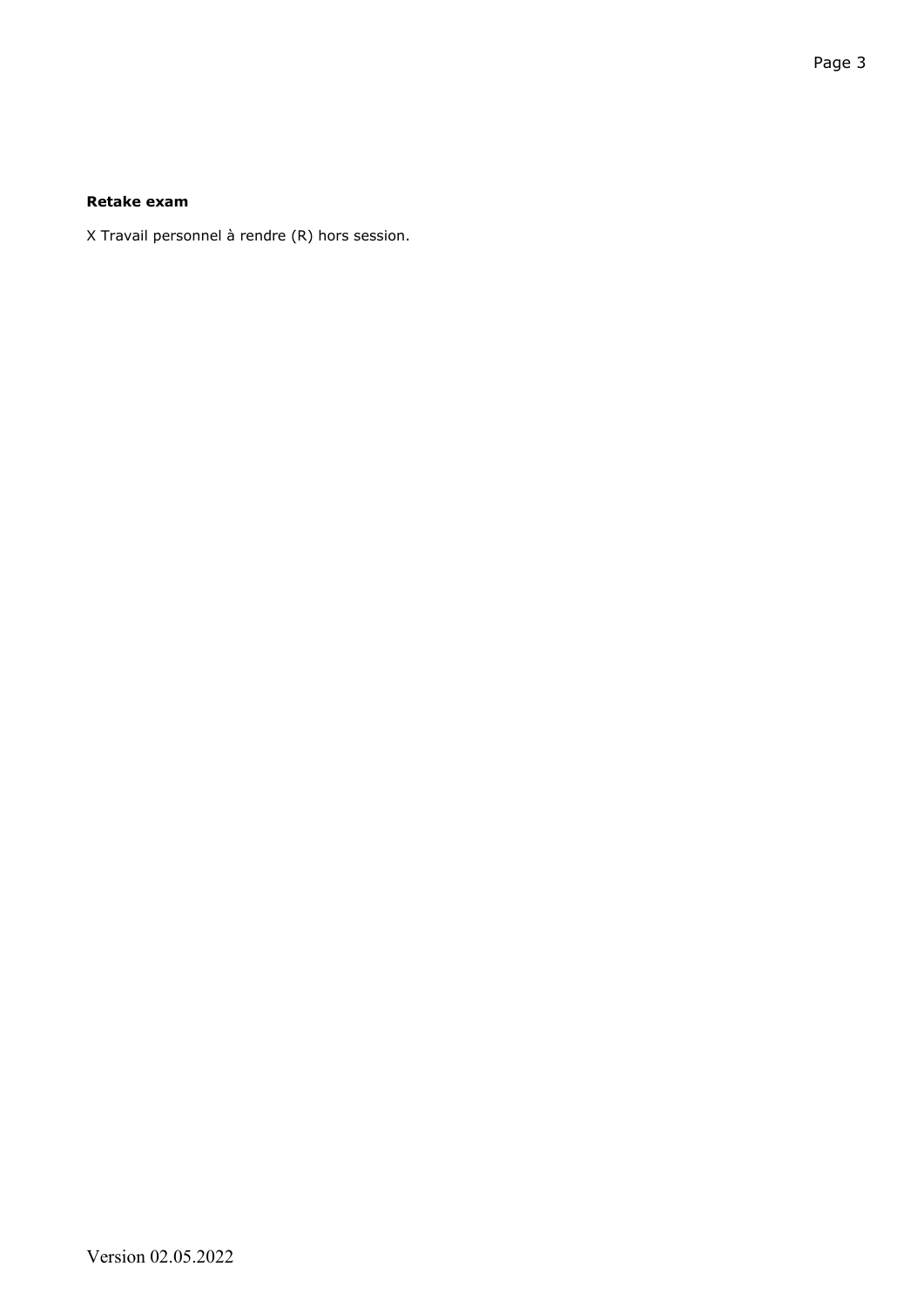# **European governance and europeanization SA 2022**

# **Gouvernance européenne et européanisation**

## **Teaching staff: Emmanuelle Mathieu**

E-mail: emmanuelle.mathieu@unil.ch

X 2. Année

X Cours

Semester: X Automne

ECTS: 3 ECTS

Le cours porte sur la gouvernance européenne et l'européanisation

#### **Objectif**

A la fin du cours, les étudiants doivent être en mesure de :

Restituer les caractéristiques essentielles du système institutionnel et de la gouvernance administrative de l'Union européenne.

Mobiliser des textes législatifs européens pour analyser différents arrangements de gouvernance administrative.

## **Contenu**

La première partie du cours offre un aperçu général sur l'Union européenne (intégration européenne, institutions européennes, gouvernance européenne, européanisation) qui sera délivré, dans une large mesure, via des séances de cours magistraux. En deuxième partie du cours, nous nous concentrerons sur la gouvernance administrative de l'Union européenne que nous explorerons, dans une large mesure, à travers des travaux pratiques que les étudiant.e.s réaliseront en groupe. Ces travaux pratiques se basent sur l'application d'une méthode d'analyse de textes législatifs européens, à laquelle les étudiant.e.s seront également formés, permettant de réaliser une cartographie ('mapping') d'un arrangement de gouvernance administratif dans une politique publique européenne donnée.

## **Evaluation**

## **Première tentative**

L'évaluation se fait sur la base d'un travail écrit.

X Document à rendre (Deg)

## **Rattrapage**

X Travail personnel à rendre (R) hors session

## **Langue épreuve**

X Anglais

## **Bibliographie :**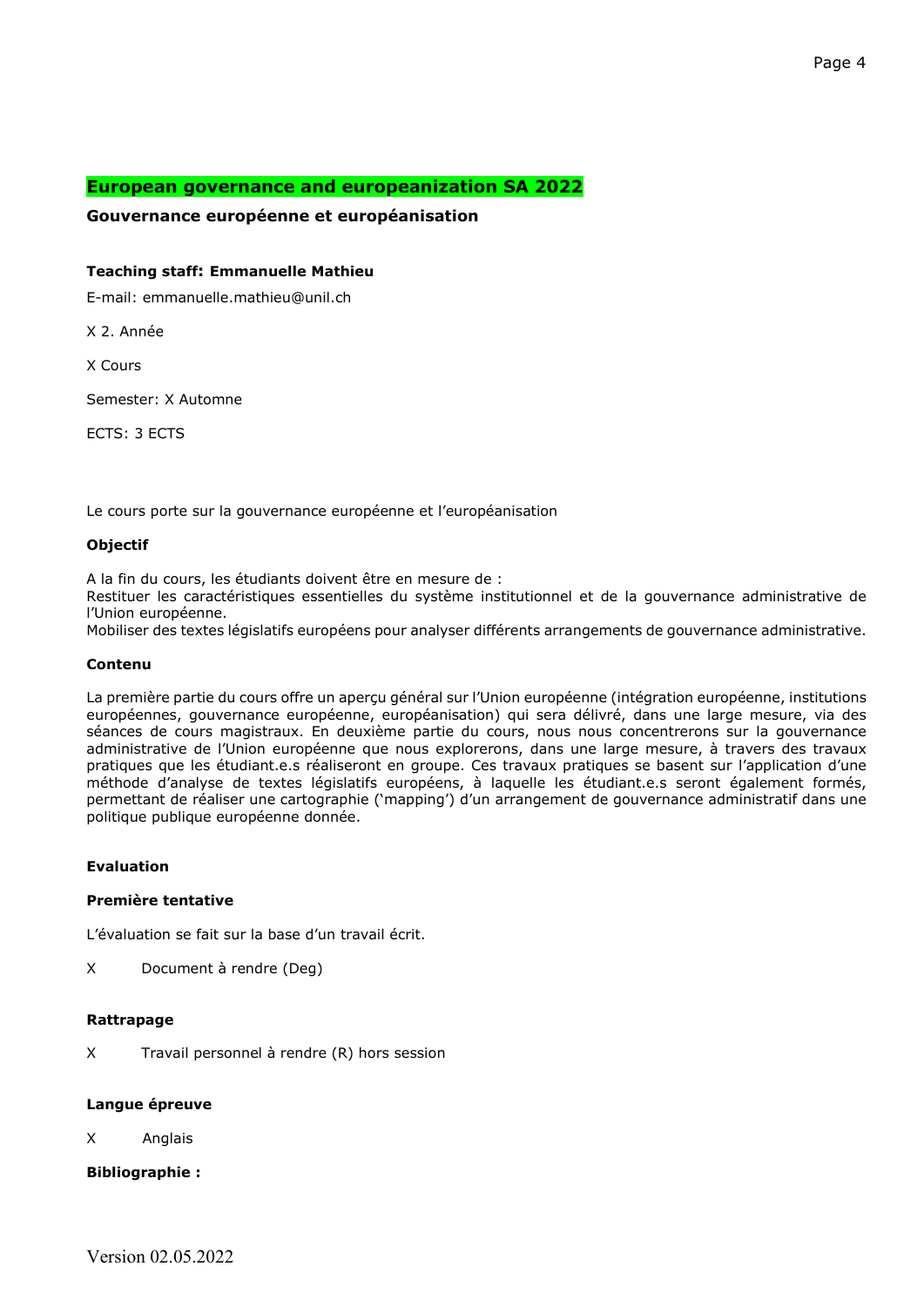Jachtenfuchs, Markus. 'The Governance Approach to European Integration'. JCMS: Journal of Common Market Studies 39, no. 2 (2001): 245–264.

Kohler-Koch, Beate, and Berthold Rittberger. 'Review Article: The "Governance Turn" in EU Studies\*'. JCMS: Journal of Common Market Studies 44, no. s1 (2006): 27–49.

Majone, Giandomenico. 'The Rise of the Regulatory State in Europe'. West European Politics 17, no. 3 (1994): 77–101.

Marks, Gary, Liesbet Hooghe, and Kermit Blank. 'European Integration from the 1980s: State- Centric v. Multi-Level Governance\*'. JCMS: Journal of Common Market Studies 34, no. 3 (1996): 341–378.

Mathieu, Emmanuelle, Koen Verhoest, and Joery Matthys. 'Measuring Multi-Level Regulatory Governance: Organizational Proliferation, Coordination, and Concentration of Influence'. Regulation & Governance 11, no. 3 (2017): 252–68.

Héritier, Adrienne, Rhodes, Martin. New Modes of Governance in Europe: Governing in the Shadow of Hierarchy. Palgrave Studies in European Union Politics. Basingstoke: Palgrave Macmillan, 2011. Available at the BCUL.

Trondal, Jarle. « The public administration Turn in integration research ». Journal of European Public Policy 14, no 6 (2007): 960-72.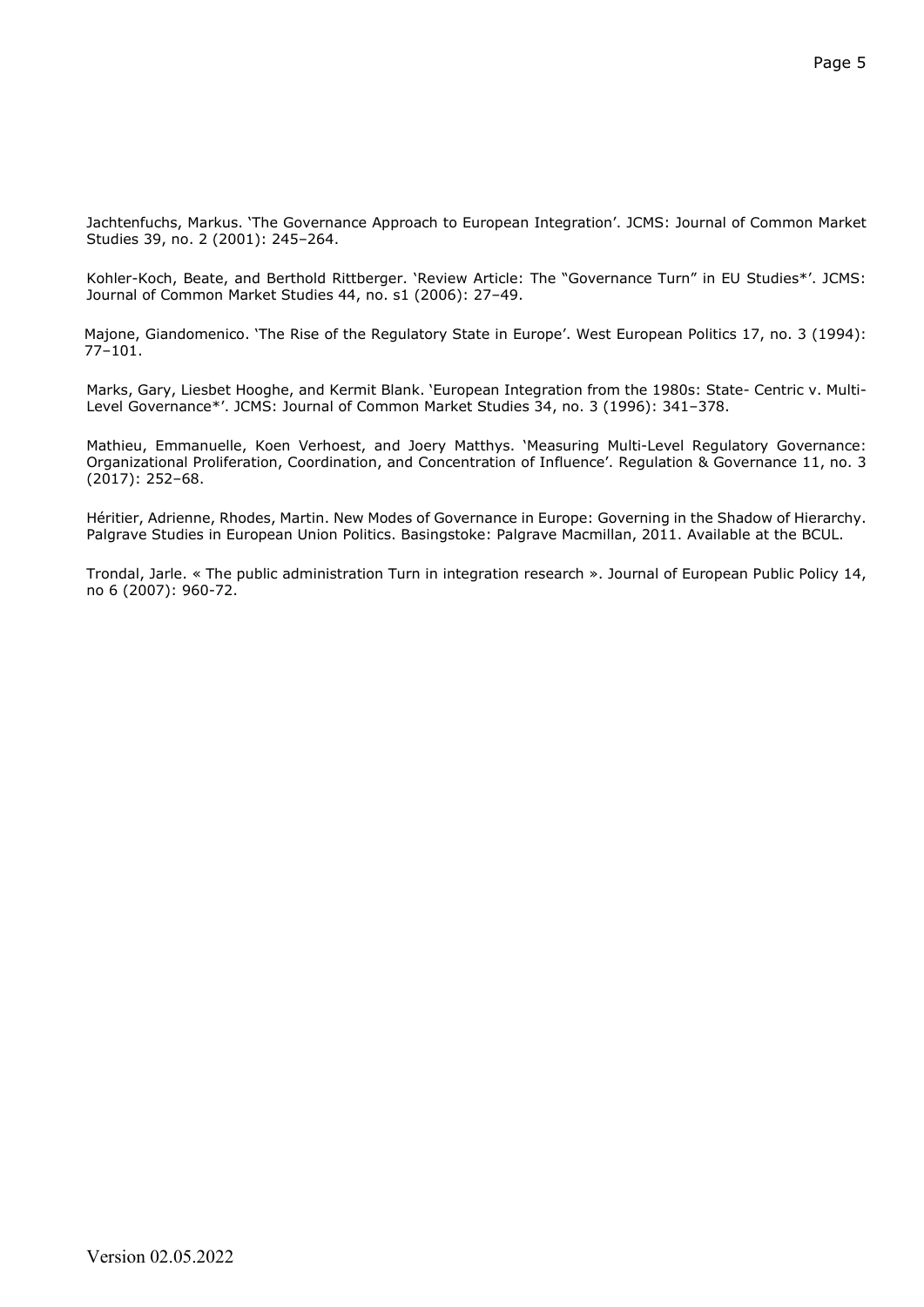# **Managing regulatory reform in modern government SA 2022**

## **Teaching staff**: **Lorenzo ALLIO**

E-mail : **lallio@alliorodrigo.com**

X 2. Year

X Course

Semester: X Autumn

ECTS: 3 ECTS

#### 

#### **Subject**

Government is under unprecedented strain. Structurally, UN IPCC Reports consistently remind us of the environmental imperatives to become greener and more sustainable. Besides dramatically testing our health care systems and asking for a significant deaths' toll, the COVID-19 pandemic has devastated our way of living and created creating significant divisions in our societies. The conflict in Ukraine is radically disrupting our energy and food security assumptions and probes the capability of Western democracies to face these systemic challenges and re-invent both capitalism and globalisation. Global networks and value chains as well as our production and consumption patterns will never be the same. The very design of the European Green Deal is being questioned.

How can regulators address such challenges? How to best achieve societal goals, coupling strategic resilience, sustainability, and prosperity? These questions arise not only at times of crisis. Over the past decades, governments have embarked on reform programmes to improve the overall quality of decision-making and its outputs, most notably of regulatory interventions.

This course will reflect on how good regulatory governance can be shaped so that it delivers high levels of security, public health and safety protection and achieve sustainable development while fostering innovation and increasing societal welfare. The so-called "Better Regulation agenda" is about mainstreaming principles, tools and practices for effective and proportionate policy and regulatory decisions. Pioneered by OECD countries, this agenda has now become a world-wide phenomenon. The course will address the origins and constitutive elements of that agenda.

#### **Objective**

The course seeks to:

Public sector innovation reforms, a more vibrant and inclusive civic engagement, and the agenda 2030 and its Sustainable Development Goals.

Provide students with insights on administrative law, notions and tools of economic analysis to elaborate regulatory interventions, as well as the political economy of reforms within government.

Promote a critical appraisal among the students of the complex societal issues that regulators face and the synergies and trade-offs that public policymaking implies.

#### **Content**

More specifically, this course will: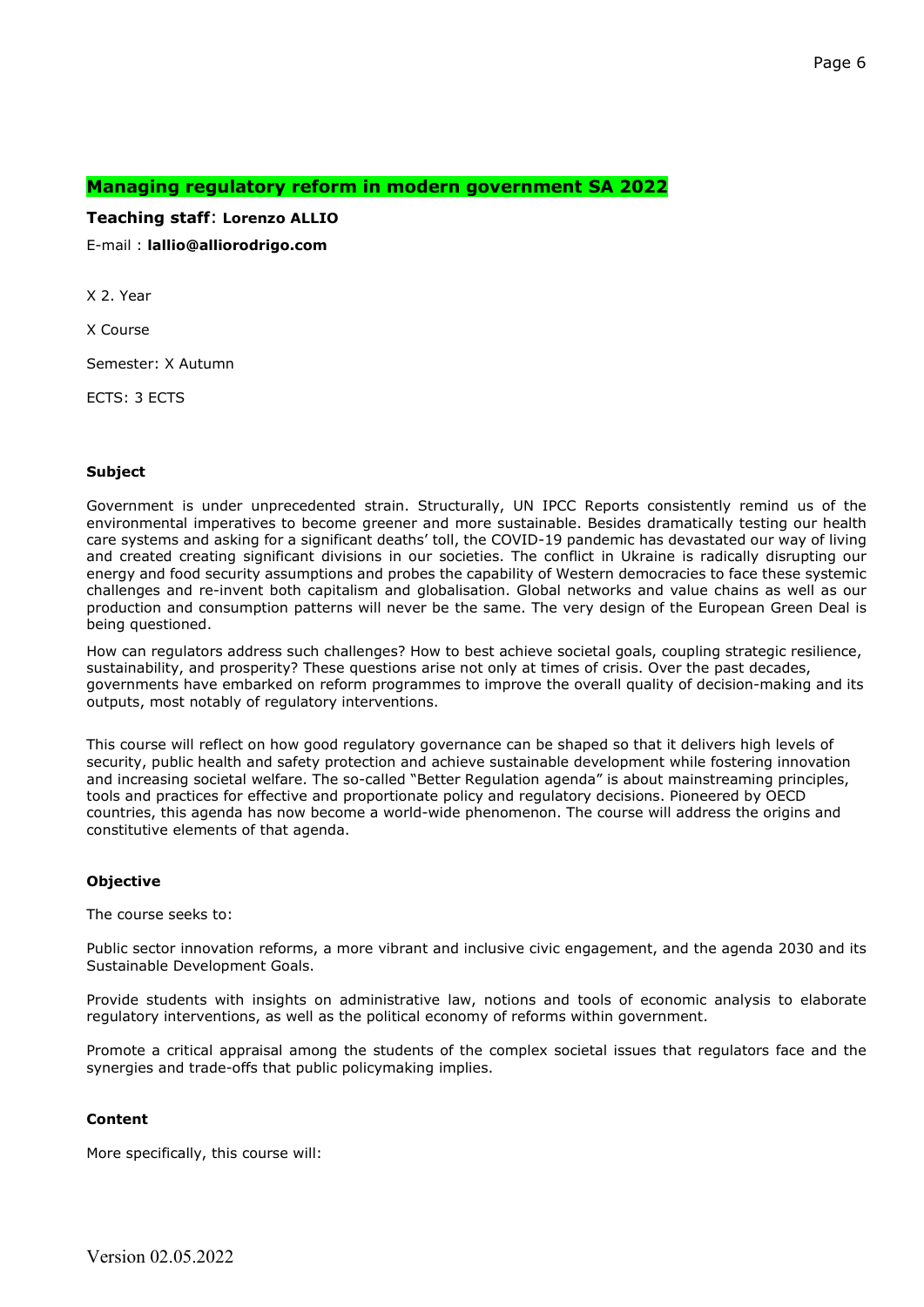Enquire the notion of regulatory "quality" and highlight the factors that have triggered such an international agenda, in the light of the current geo-strategic and macro-policy trends.

Investigate the main institutional and procedural arrangements as well as the instruments constituting the "Better Regulation toolkit" – in particular, but not only, Regulatory Impact Assessment (RIA); retrospective legislative evaluation; public consultation; and administrative simplification.

Consider the field of risk regulation, covering issues such as the risk analysis framework and presenting examples that highlight the need to better structure the interface between evidence (science), regulation and innovation; address public trust to and expectations from government action; and, eventually, agree on the role of the regulatory State in modern society.

Rest on a strong international comparative approach, putting emphasis not only on reform developments at the EU level (by the European Commission) but also drawing from experiences from OECD countries and emerging economies.

The course rests and will refer to social and political science theories and models. However, it will keep an explicit practice-oriented perspective, including also an interactive case study on how to conduct a RIA, with individual or group exercises in class.

A list of bibliographical references will be put at disposal of the students at the beginning of the semester.

The course will be delivered in English, over extended sessions scheduled on the following dates

- Friday, 21 October 2022 (08h30 12h00 and 13h30 17h00)
- Friday, 18 November 2022 (08h30 12h00 and 13h30 17h00)
- Thursday, 1 December 2022 (13h30 17h00) and
- Friday, 2 December 2022 (08h30 12h00 and 13h30 17h00).

#### **Evaluation**

Students will be evaluated on the basis of a document to submit in both printed and electronic (PDF) form.

Active participation in class will be considered positively in the overall appraisal of the student's performance.

## **Exam Language**

- × English
- × Italian
- × French

## **First try**

× Document à rendre (Deg)

#### **Re try**

× Travail personnel à rendre hors session (R)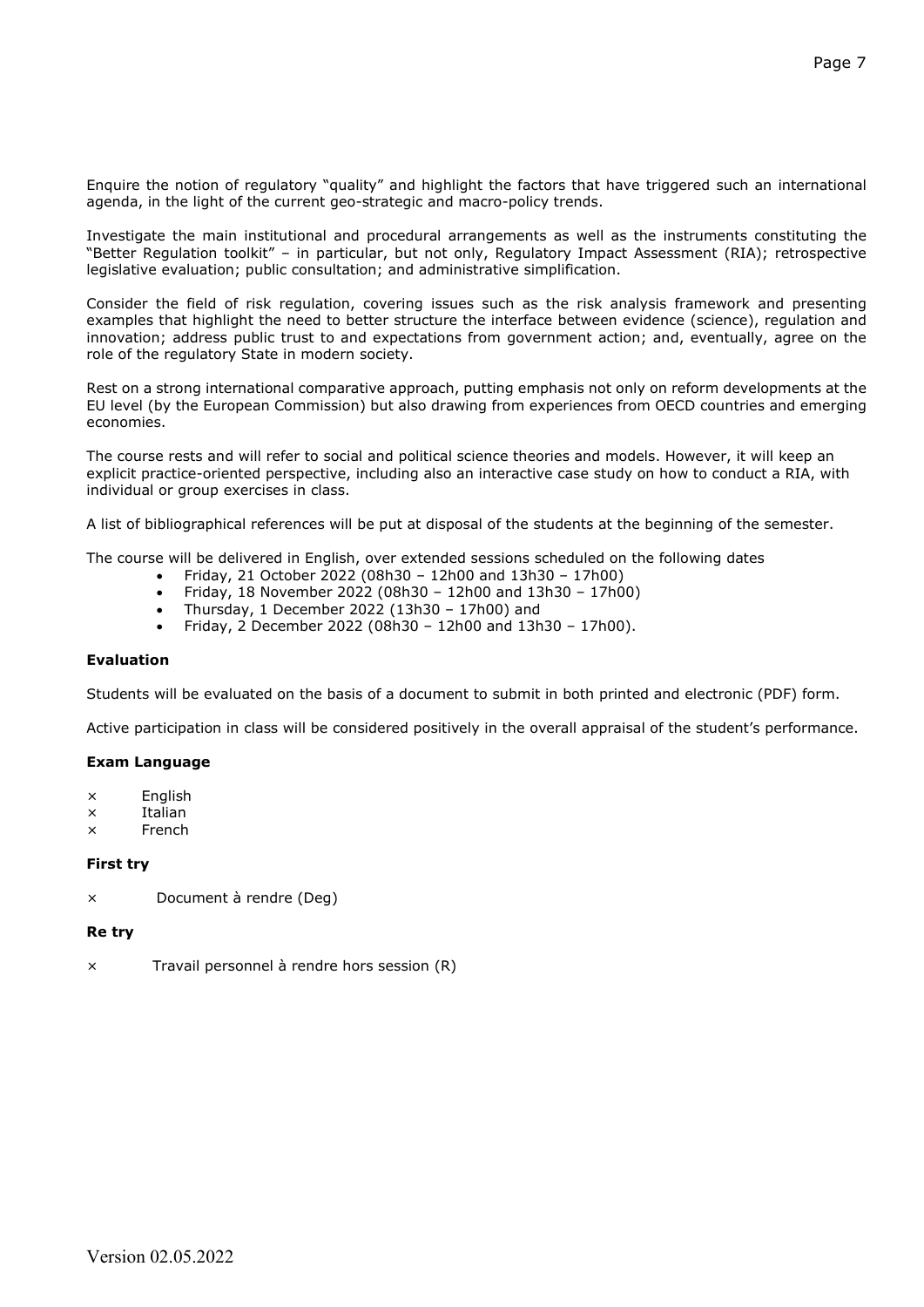# **Institutions and governance strategies for dealing with complex problems – SA 2022**

**Institutions et stratégies de gouvernance pour faire face aux problèmes complexes**

#### **Enseignant responsable : Josef-Philipp Trein**

Adresse e-mail : JosefPhilipp.Trein@unil.ch

## **Enseignement en anglais**

Année : x 2ème année

Type : x Cours

Semestre : Automne

Valeur ECTS : 3 Crédits

#### **Thème**

Comprendre et connaître comment les acteurs politico-administratifs font face à de problèmes politiques difficiles.

## **Objectif**

Changement climatique, digitalisation, égalité de genre et santé publique. Les acteurs politico-administratifs font face à de problèmes qui sont souvent difficile à gérer avec les pratiques de gouvernance établis. Ces problèmes requièrent fréquemment une réaction politique qui inclut de nouveaux acteurs (internationaux et privées) et connaissances dans le processus politique et demande aux acteurs de trouver des nouvelles stratégies pour résoudre de conflits politiques. De plus ces problèmes politiques sont souvent co-crées par de politiques publiques existantes. Ce cours de 3 crédits propose une analyse sur comment les acteurs politicoadministratifs en Suisse et ailleurs gèrent ces nouveau problèmes. Notamment, le cours a les objectifs suivants. 1. Introduire les étudiant.e.s dans les théories de la nouvelle gouvernance publique ; 2. Appliquer ces théories a de cas concrets, notamment le changement climatique, la digitalisation, l'égalité genre, et la santé publique ; 3. Analyser comment les acteurs politico-administratifs en Suisse et ailleurs utilisent ses nouvelles stratégies de gouvernance ; 4. Faire connaissance de la pratique administrative concernant la gouvernance de problèmes complexes ; 5. Apprendre de faire un revue de la littérature systématique et développer une proposition de recherche ou de leçons pratiques pour l'administration fédérale et cantonale en Suisse.

## **Contenu**

Le cours sera structuré sur la base de 7 sessions de 4 heures chacune. Le contenu des sessions est le suivant :

- Introduction : Les problèmes politiques complexes et leurs conséquences pour les acteurs politicoadministratifs en Suisse et ailleurs
- Les approches de la nouvelle gouvernance publique et leur manifestation dans différents systèmes politicoadministratifs
- Changement climatique et les réponses au niveau local, national et international
- La digitalisation de l'administration publique
- Égalité de genre dans les secteurs publics et privées
- Santé publique et gérance de crises transnationales
- Conclusions : Leçons pour la gérance de problèmes politiques difficiles

# **Evaluation**

Les étudiant.e.s feront une présentation en groupe. En plus ils doivent préparer un « policy brief » sur un des sujets traités en classe pour illustrer les défis de gouvernance des problèmes complexes dans la pratique.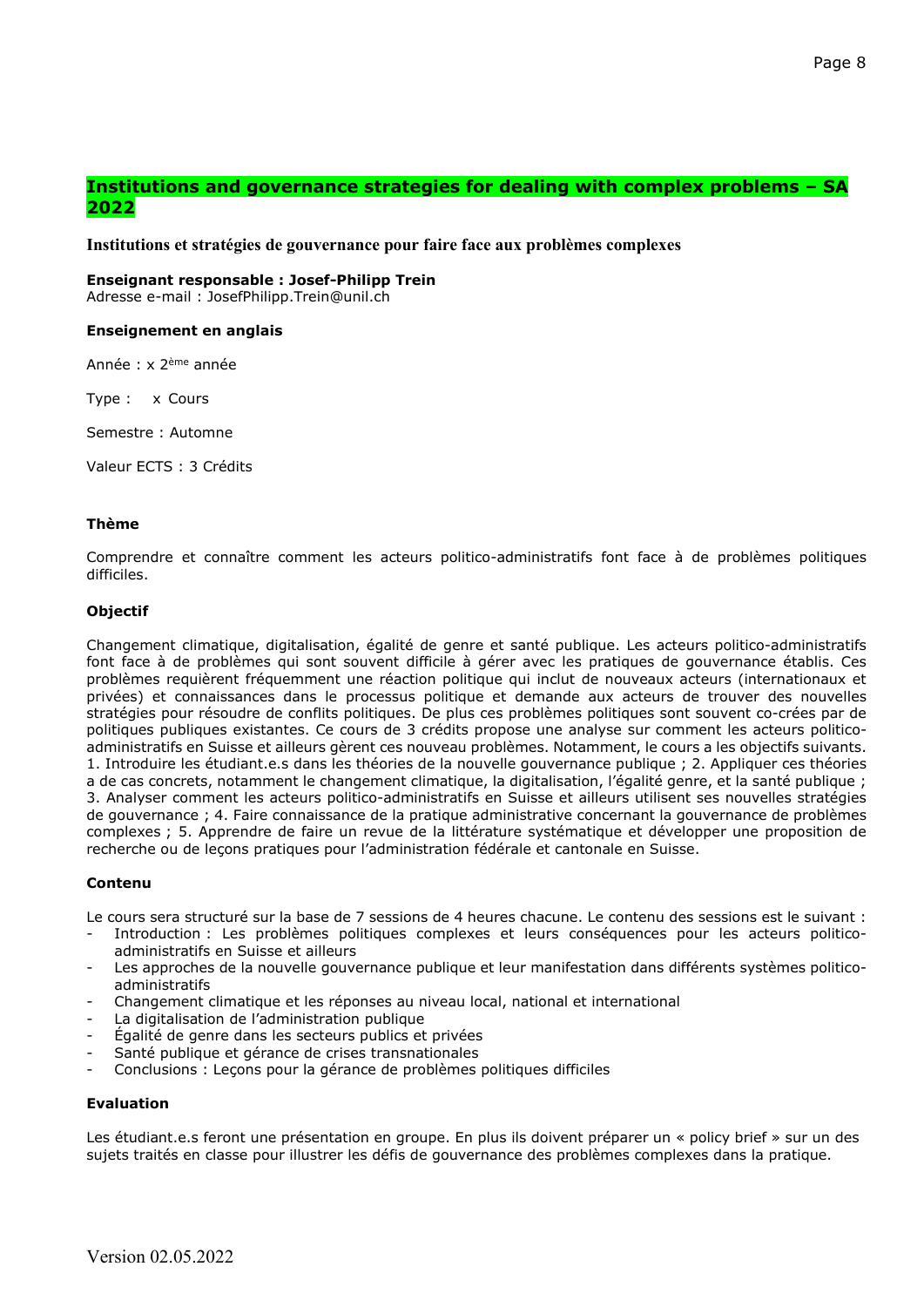## **Examen en session :**

X Document à rendre (Deg)

#### **Rattrapage :**

X Travail personnel à rendre hors session

## **Langue d'épreuve**

Allemand, Anglais, Français

## **Bibliographie**

- Ansell, C. K., & Torfing, J. (2021). *Public Governance as Co-creation: A Strategy for Revitalizing the Public Sector and Rejuvenating Democracy*. Cambridge: Cambridge University Press.
- Berardo, R., & Lubell, M. (2016). Understanding What Shapes a Polycentric Governance System. *Public Administration Review*, *76*(5), 738-751.
- Gariépy, M., & Roy-Baillargeon, O. (2016). *Gouvernance et planification collaborative: Cinq métropoles canadiennes*. Montréal: Les Presses de l'Université de Montréal.
- Hartley, J., Sørensen, E., & Torfing, J. (2013). Collaborative Innovation: A viable Alternative to Market Competition and Organizational Entrepreneurship. *Public Administration Review*, *73*(6), 821-830.
- Jacquot, S. (2010). The Paradox of Gender Mainstreaming: Unanticipated Effects of New modes of Governance in the Gender Equality Domain. *West European Politics*, *33*(1), 118-135.
- Kellner, E., Oberlack, C., & Gerber, J. D. (2019). Polycentric Governance Compensates for Incoherence of Resource Regimes: The Case of Water Uses under Climate Change in Oberhasli, Switzerland. *Environmental Science & Policy*, *100*, 126-135.
- Maggetti, M., & Trein, P. (2019). Multilevel Governance and Problem-solving: Towards a Dynamic Theory of Multilevel Policy‐making? *Public Administration*, *97*(2), 355-369.
- Matschoss, K., & Repo, P. (2018). Governance Experiments in Climate Action: Empirical Findings from the 28 European Union Countries. *Environmental Politics*, *27*(4), 598-620.
- Nilsson, M., Griggs, D., & Visbeck, M. (2016). Policy: Map the Interactions between Sustainable Development Goals. *Nature News*, *534*(7607), 320.
- Gostin, L. O., Moon, S., & Meier, B. M. (2020). Reimagining Global Health Governance in the Age of COVID-19. *American Journal of Public Health*.
- Osborne, S. P. (2006). The New Public Governance? *Public Management Review, 8*(3), 377-387.
- Sun, T. Q., & Medaglia, R. (2019). Mapping the Challenges of Artificial Intelligence in the Public Sector: Evidence from Public Healthcare. *Government Information Quarterly*, *36*(2), 368-383.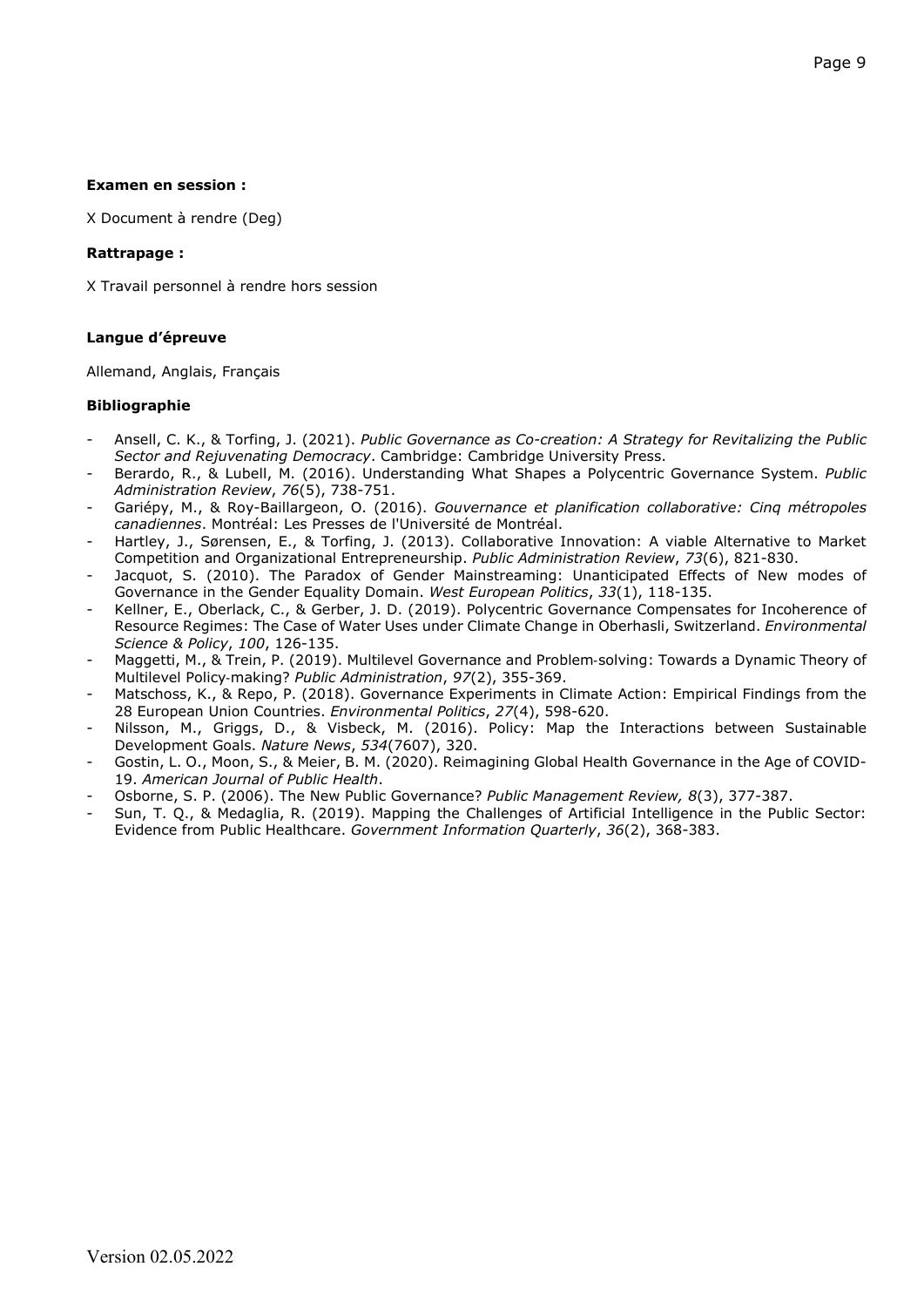# **Accountability in EU multi-level governance SA 2022**

#### **Teaching Staff**: **Ioannis Papadopoulos**

E-mail : ioannis.papadopoulos@unil.ch

X 2. Year

X Course

Semester: X Autumn

ECTS: 3 ECTS

## **Subject**

Accountability in EU multi-level governance.

#### **Objectives**

- Students become familiar with the major concepts in the accountability literature, and with the empirical tools commonly used to assess the exercise of accountability
- Students acquire fine-grained knowledge on the core institutions and major actors involved in accountability relations in the EU
- Students are updated on recent developments in the operation of the EU multi-level policy-making system that impact on accountability relations
- Students are able to identify the existing accountability relations, both formal and in practice, to locate the major accountability problems, and to critically discuss reform proposals.

# **Content**

We often hear that policy-making in the European Union is conducted by unaccountable technocrats, such as members of the Commission and its administrative staff ("Eurocracy"). As to scholarly critique of the "democratic deficit" of European integration, perceived as intimately related to the lack of democratic accountability of policy-makers, it is long-standing. However, the issue of political accountability in the EU multilevel system of governance is much more complex. It is therefore necessary to adopt a "real world" approach of accountability, which uncovers the multiple existing accountability relationships, their potential and their weaknesses, and which also distinguishes between formal arrangements and what happens in practice, mainly dependent on actors' resources.

As a prerequisite to the study of accountability issues in the EU, we are first going to spell out the major definitional characteristics of an operational concept of accountability. We then take stock of the developments generated by intergovernmental treaty-making starting with the Lisbon treaty in 2009, and we take shifts in the power balance following Lisbon and the Eurozone crisis into account, particularly within the European Monetary Union. We concentrate on the involvement of the European and national parliaments in policy and their role as accountability "forums", and we scrutinize the accountability of executive actors that assume a key governance role such as the intergovernmental European Council, the informal Eurogroup, the supranational European Commission and the activist European Central Bank. We consider the implications for accountability of the post-Lisbon changes in arrangements for delegated legislation, the development of so-called "trilogues", the proliferation of agencies, the creation of new bodies such as the European Stability Mechanism, and the advent of new governance modes such as the European Semester. We shall also highlight the major challenges with respect to accountability that stem from the particular type of collaborative network governance that characterizes rule formulation and implementation in the EU. Finally, we shall seek to assess the impact on democratic accountability of the fact that European integration (and disintegration) nowadays takes place in a context of increased politicization and polarization.